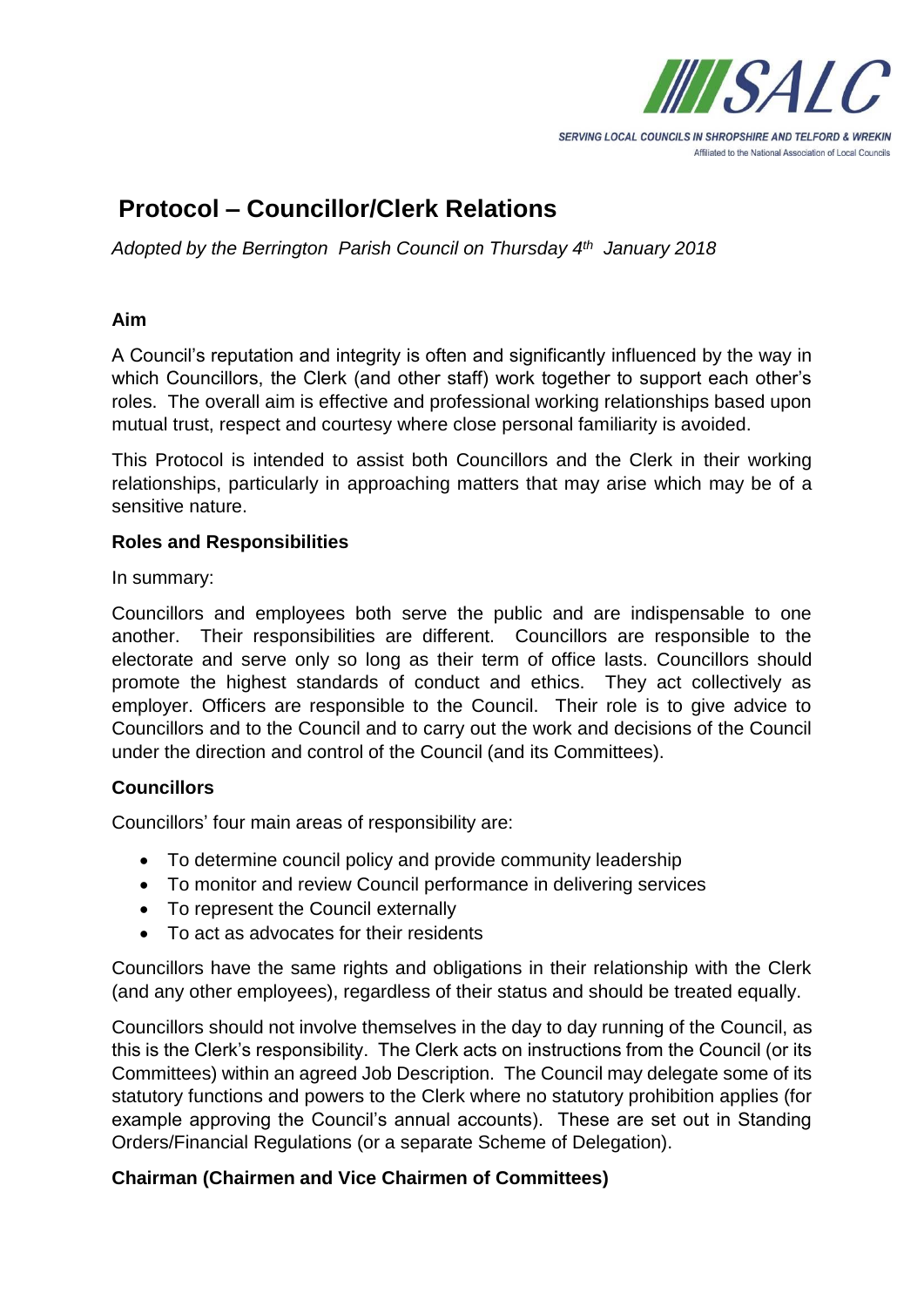The Chairman (and Committee Chairs and Vice Chairs) has (have) additional responsibilities meaning that their relationships with the Clerk/Officers may be different and more complex than those of other Councillors. However, they must still respect the impartiality of the Clerk/Officers and must not ask them to undertake anything, which would prejudice their impartiality.

## **Clerk (/other Officers)**

The role of the Clerk/Officers is to provide advice and information to Councillors and to implement the policies and decisions determined by the Council.

In giving advice and in preparing and presenting reports, it is the responsibility of the Clerk/Officers to express their professional views and recommendations. If a Councillor wishes to express a contrary view, the Councillor should not pressurise the Clerk to make a recommendation contrary to the Clerk's professional view. Councillors should not victimise the Clerk/Officers for discharging their responsibilities.

### **Expectations**

All Councillors can expect from the Clerk (and other Officers):

- A commitment to the Council as a whole, and not to any individual Councillor, group of Councillors or a political group
- A professional working relationship
- An understanding and support of respective roles, pressures and workloads
- A timely response to enquiries
- Professional advice not influenced by personal preferences, political views or personality
- Up to date, timely information on matters that can reasonably considered appropriate and relevant to their needs, having regard to any individual responsibilities or positions held
- Awareness and sensitivity to the public and political environment locally
- Respect, courtesy, integrity and appropriate confidentiality
- Information on training and development opportunities to help them carry out their role effectively
- Not to have personal issues raised outside the Council's agreed procedures
- Not to use their contact with Councillors to advance their personal interests or to influence decision improperly

The Clerk (and other Officers) can expect from Councillors:

- A working partnership
- An understanding and support of respective roles, pressures and workloads
- Leadership and direction
- Respect, courtesy, integrity and appropriate confidentiality
- Not to be bullied or put under pressure
- Not to have issues raised about them in public
- Not to use their position or relationship with the Clerk/Officers to advance their personal interests or those of others or to influence decisions improperly